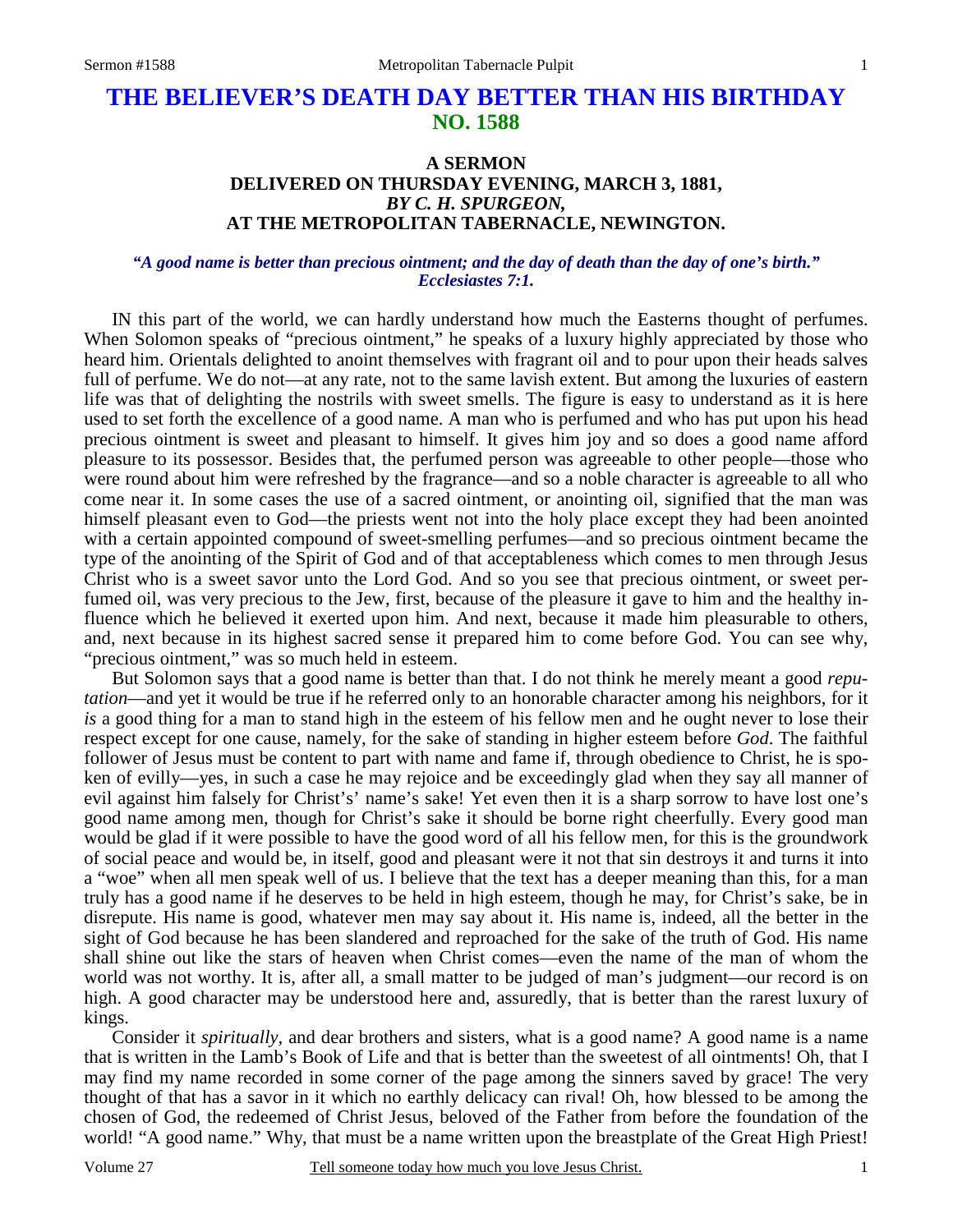If you could have gone up to the high priest of old you would have read there, "Reuben," "Simeon," "Levi," "Judah," "Dan," "Gad," "Naphtali" and the like—and they were all good names when once they were engraved there. But what a blessed place to have your name inscribed—not upon a jewel that shall hang on the breast of a *man*, but upon the very *heart* of Jesus Christ your Lord! If you could see your name written on the palms of His hands, you would say, "It is a good name that is written there. Blessed be the Lord that ever I had that name, insignificant as it is. Though it is a name that has been ridiculed; though it is a name that has been bandied about and kicked like a football through the world, yet it is a blessed name, for it is written on the palms of Jesus' hands." It is so if we are the Lord's own people and are walking the walk of faith. Jesus says, "I have engraved you upon the palms of My hands." That is a good name which is recorded in the Lamb's Book of Life and engraved upon the breastplate of the Savior. Do you not think so?

 Connected with this, I may say that a name that is written among the living in Zion is a good name. Oh, there is nothing like it! Some men are very anxious to get their names upon the roll of this club or of that, or of some wonderful secret society—or to get their names into the peerage. It is thought to be a wonderful thing to be a nobleman, though it is better, far, to be a noble man. But the best list of names on earth seems to me to be the list of the people of God. I should count it a higher honor to be inscribed on the church book of a humble company of baptized believers meeting in a barn than to wear a name imported by the conqueror and written in the roll of battle Abbey! The pedigree of saintship confers honor such as angels recognize—all else they think little of. Are you one of God's believing people? Have you taken up your cross, resolved to follow Jesus? Do you, as a servant and as a soldier, bear His name as your Master and Captain? Then you have a good name and there is sweetness about it better than the perfume of precious ointment.

 If, dear brothers and sisters, you go on, after having your names inscribed in the church of God, to get a beloved name among God's people through divine grace, it will be better than precious ointment! It will be better than all the expensive luxuries which wealth could purchase to have a name esteemed for lowly piety or sacred courage! How sweet, for instance, to be like that woman who brought our Lord precious ointment. He paid her back with a good name, immortalizing her in the gospels, for He said, "Wherever this gospel is preached, there shall be also this, what this woman has done, be told for a memorial of her." A humble woman like Dorcas may make garments for the poor and this shall be better than precious ointment! A simple trader like Lydia may entertain the servants of God—constraining them to come into her house—and this shall be better than precious ointment! And a lowly man may so live as to adorn the gospel of God his Savior—may so speak as to bring one and another to the Savior's feet—and this shall be better than a blaze of courtly honor! "A good name"—that is a name for humility, a name for love and affection, a name for generosity, a name for zeal, a name for warm-heartedness, a name for prayerfulness, a name among the people of God for being a wholehearted, sincere man—a name for being one who is ready to help you in time of trouble, a name like that of Barnabas, the son of consolation!

 A good name of this sort should be our ambition to win and to wear. A good name that shall arise out of our exhibiting a compound of many precious virtues shall be better than an ointment formed of the rarest spices, however pleasant it may be. You may be in the church and yet you may not have a good name as a member of it. I mean as to your own personal character as a Christian, for some professors are in the pot of ointment, but I wish we could pick them out, for they are flies and they spoil everything! There are such in *this* church—oh that they had gone elsewhere! If only they would have flown into a pot of the world's honey, or something of that kind! For them to get into the church's ointment is a great pity. May God grant that you and I may never be dead flies in the pot of ointment. Some get a name in the church for quarrelling and fault-finding. "Oh," people say, "if anybody can pick a hole in the sermon, I know who it is." You need only have half-a-dozen words with this crab apple critic and you surely and speedily lose what enjoyment you have had during the service. Alas, that many Christian women have not a good name, for they are addicted to gossiping. A word to the wise on this matter will, I hope, be enough. I will not, at this time, dive deeply into any of your faults, whatever they may be, but will cover them all over with this truth—A good reputation, well earned among your Christian brethren is better than precious ointment. It is of persons who have this good character and are known by the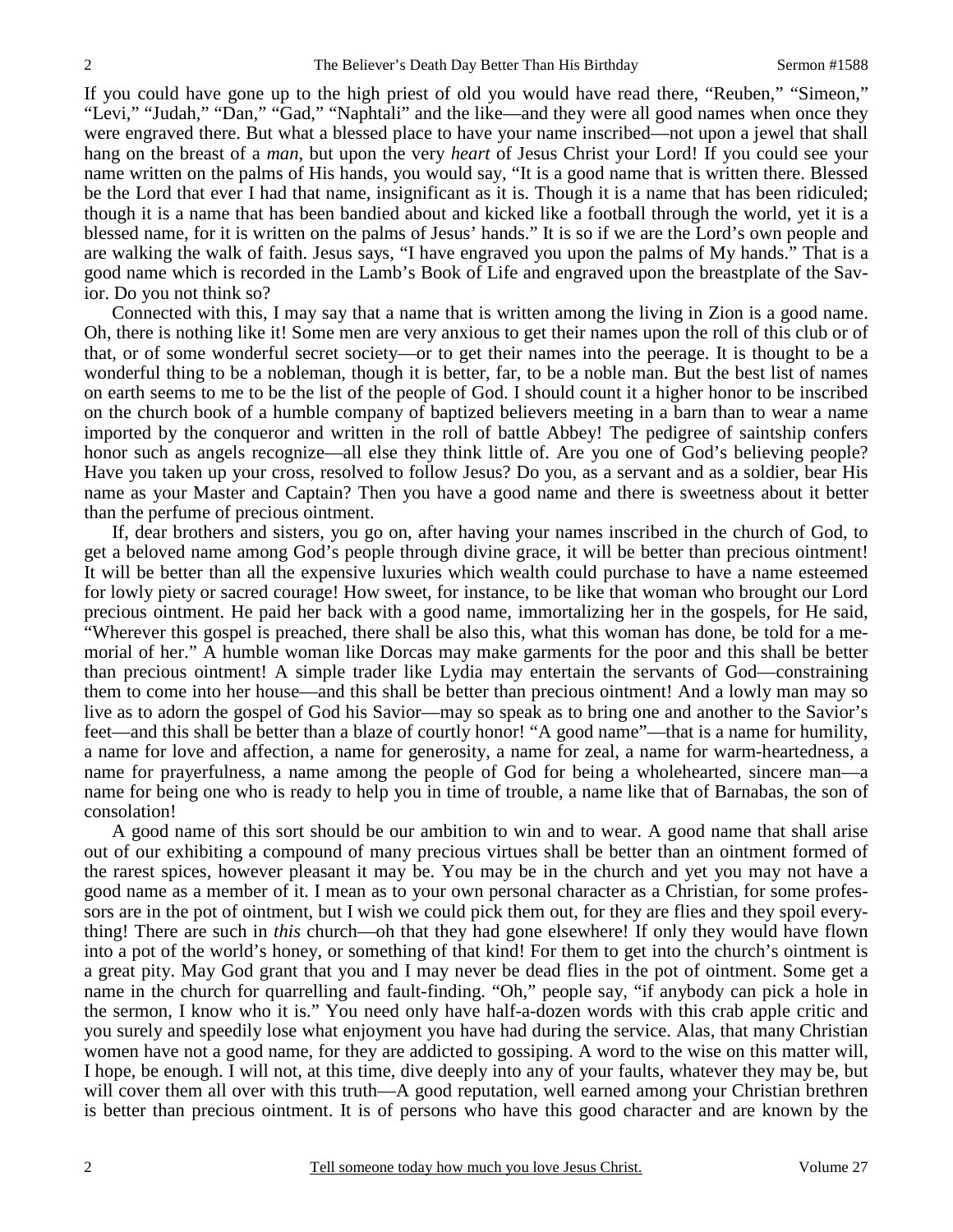sweet savor of their lives, that the latter part of the text is spoken—"The day of death is better than the day of one's birth."

 You must have a good name—you must be written among the living in Zion, written on the heart of Christ, written in the Lamb's Book of Life, or else the text is not true of you and, alas, though the day of your birth was a *bad* day, the day of your death will be a thousand times worse—for when you die, my hearer, remember what will happen to you unless you have that good name! You will be driven from the presence of God and from the glory of His power—and begin to feel the terrors of His vengeance! And then, when the Day of Judgment comes, God will prove that He is able to destroy both body and soul in hell, for there must you dwell in everlasting punishment, prepared for the devil and His angels, so that the day of your death will be a day of darkness and not of light—and it will be better for you that you had never been born. But now, if you are one of God's people, trusting in Him, look forward to the day of your death as being better than the day of your birth! It is possible that you may never die, since the Lord Jesus may suddenly come a second time. But if this should not occur in our day, we shall, in due course, fulfill our service and fall asleep. At this hour, before yet the sand in the glass shall all run down, the long-expected Lord may suddenly appear in His glory! Therefore let us stand ready, as men that wait for their Lord, with our loins girt and our lamps burning. But if He does not come for the next hundred years—and He may not, for our Lord has not committed to us knowledge of the times and seasons then we shall die. And in that case it is no small consolation that "the day of death is better than the day of one's birth."

**I.** First, then, OUR DEATH DAY IS BETTER THAN OUR BIRTHDAY—and it is so for this, among other reasons—"Better is the end of a thing than the beginning thereof." When we are born we begin life, but what will that life be? Friends say, "Welcome, little stranger." Ah, but what kind of reception will the stranger get when he is no longer a newcomer? Very likely he is not long in the world before he begins to feel the poverty of his parents and, perhaps, the misery of an unholy home. A troop of infantile diseases are waiting around him and the little candle that is newly lit is in great danger of being blown out! Infancy is a very dangerous passage for a tiny boat unfitted to bear rough buffetings. Those first few years are full of rocks and quicksand and many scarcely begin life before they end it. He who is newly born and is ordained to endure through a long life is like a warrior who puts on his harness for battle—and is not he in a better case who takes it *off* because he has won the victory? Ask any soldier which he likes better—the first shot in the battle or the sound which means, "Cease firing, for the victory is won!"? The soldier does not deliberate a moment! There is no room for question! Since the day of a believer's death is his time of triumph and of victory, it is better than the day of the first shot—the day of one's birth. When we were born we set out on our journey, but when we die, we end our weary march in the Father's house above. Surely it is better to have come to the end of the tiresome pilgrimage than to have commenced it. We wave the handkerchief and bid good-bye to those who start upon a long voyage and it is only right that they should be made as cheerful as they can be. But, surely, it is a better day when, at last, they reach their port, all danger over, and come to their desired haven. So, then, it is better to die than to begin to live, if we are, indeed, the Lord's people. Better is the day of death than our birthday because about the birthday there hangs uncertainty.

 I cannot tell you, good woman, what is to become of the little child who is pressed to your bosom this evening. God bless it and make it a comfort to you and an honor to His church! But it is all matter of hope as yet. Children are certain cares, they say, and uncertain blessings. I hardly like the phrase. They are blessings anyway—but there is certainly this about them—we cannot tell what will become of them when they grow up and come under the influence of evil. You look upon a youth as he grows up and you feel, "I cannot quite see what you will be. You may be led astray by temptation, or by divine grace you may cleanse your way. You may be useful and honorable, or you may be dissolute and degraded." Everything is uncertain about the child on his birthday, but everything is certain about the saint on his death day. I heard, this morning, of a dear friend who had fallen asleep. When I wrote to his wife I said, "Concerning him we speak with certainty. You sorrow not as those that are without hope. A long life of walking with God proved that he was one of God's people and we know that for such there remains joy without temptation, without sorrow, without end, forever and ever." Oh, then, as much as certainty is better than uncertainty, the day of the saint's death is better than the day of his birth!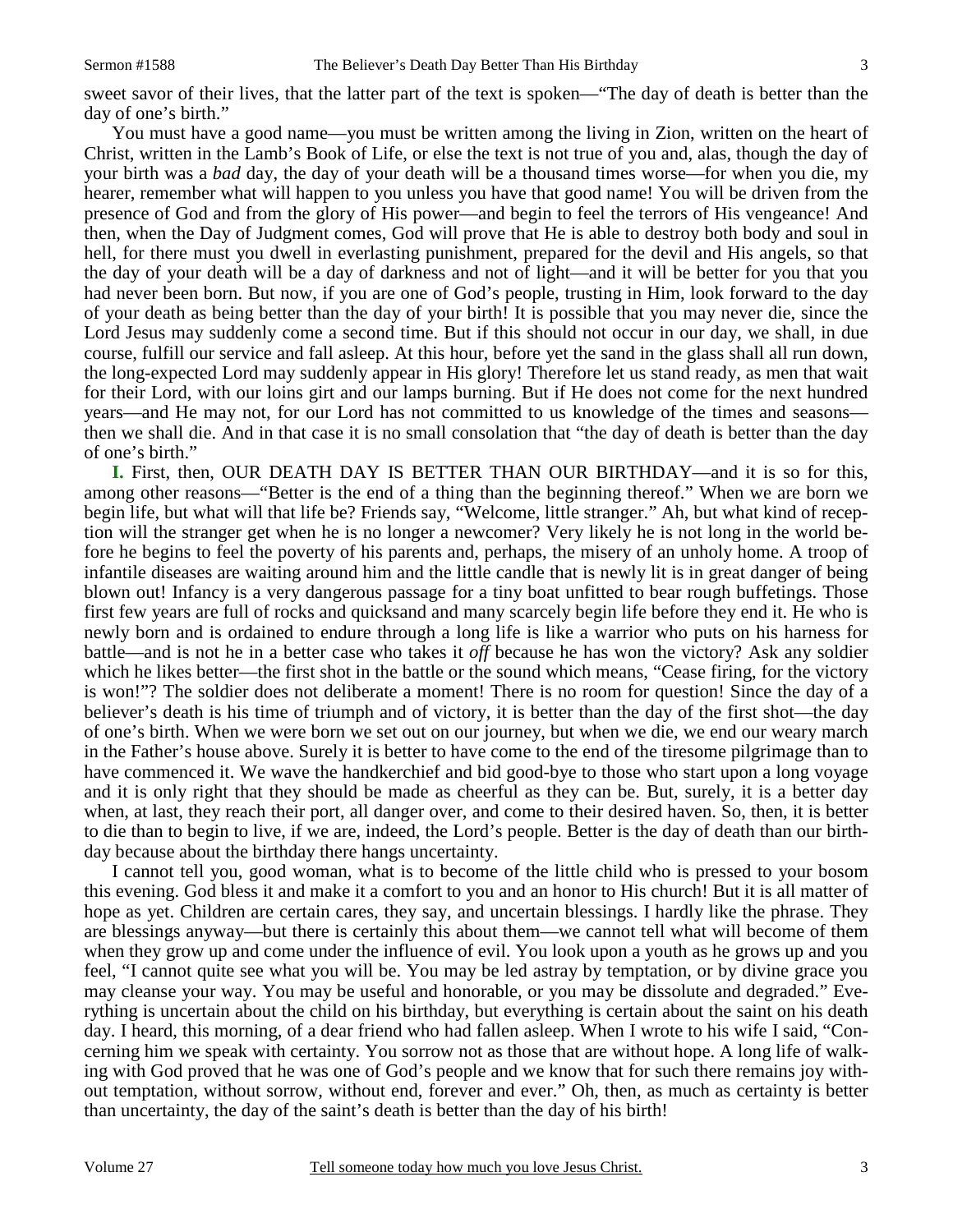So, too, in things which are certain, the saint's death day is preferable to the beginning of life, for we know that when the child is born he is born to sorrow. Whatever else is uncertain about him, we are quite sure that those little eyes will weep; that those little limbs will know weariness and pain and that his little heart will be distracted, sooner or later, by many griefs. We know this, for "man is born to trouble as the sparks fly upward." No man has ever been able to find a perfectly smooth road through this mortal life. Trials must and will befall and your little one who is born today is born to an inheritance of grief, like his father, like his mother, who prophesied it as it were by her own pangs. But look, now, at the saint when he dies. It is absolutely certain that he has done with sorrow, done with pain. We know that they shall die no more—"they shall hunger no more, neither thirst any more; neither shall the sun light on them, nor any heat; and God shall wipe away all tears from their eyes." Now, surely, the day in which we are certain that sorrow is over must be better than the day in which we are certain that sorrow is on the road! For this reason we set up the headstone of the grave above the tablet which records the birth. Yes, and this holds good about subsequent birthdays. It is thoughtfully and cheerfully wise to mark each birthday. It should be a holy day in every Christian's case—a day of grateful thanksgiving that we have come so far upon the road of life. It is a very blessed thing to sit down on the milestone and say, "Well, now, I have come 20 miles or 30, 40, 50, 60, 70 miles of my journey. I shall never tread those miles over again. So many troubles are past—so many waves have risen that will never wash over me a second time! So many tossing to and fro I have endured and I shall never feel them any more." Every man should say at the end of a sickness, "Thank God that is gone. I shall not suffer a repetition of that same sickness. I shall not feel those pains over again. I shall not groan through those same weary nights for a second time." For every pang that shoots through your bones you should say, "That bone will not ache that pain over again, at any rate." Be joyful that you are so far on your journey!

 There remains that other portion of the journey—long leagues of pilgrimage may lie beyond. There are still battles to fight, mountains to climb, dark nights in which one sighs for light. There is still temptation; still sin. Yes, but when we get to the day of one's death, the whole journey lies behind! It is all over then! On your coming to die there is nothing left to do but die; all else is done! The battle is fought and the victory is won forever! Oh, is not that better than even the best birthday that we have ever hadgood as they have been—and cause for thanksgiving as each one certainly has been? I think, then, I need not dwell longer on this point. "The day of death is better than the day of one's birth."

**II.** Now I will give the same thoughts in another form. The day of death is BETTER TO THE BE-LIEVER THAN ALL HIS HAPPY DAYS. What were his happy days? I shall take him as a man and I will pick out some days that are often thought to be happy. There is the day of a man's coming of age when he feels that he is a man—especially if he has an estate to come into. That is a day of great festivity. You have seen pictures of, "Coming of age in the olden times," when the joy of the young squire seemed to spread itself over all the tenants and all the farm laborers—everybody rejoiced! Ah, that is all very well, but when believers die they do, in a far higher sense, come of age and enter upon their heavenly estates! Here, you know, in this life we are very much as children who are under governors and tutors and we differ little from servants. We still have to be chastened, kept under rule and denied much which is nevertheless ours. We have many good things kept from us because we are not yet able to appreciate them. "Now we know in part." It is only in a small measure that we come into possession, enjoying only the earnest of the inheritance. Yes, but—

> *"Then shall I see, and hear, and know All I desired or wished below! And every power find sweet employ In that eternal world of joy."*

Then shall I pluck the grapes from those vines that I have read of as enriching the valleys of Eshcol! Then shall I lie down and drink full drafts of the river of God which is fall of water! Then shall I know even as I am known and see no more through a glass darkly, but face to face!

 Speak of heirs, of heirs coming into their estates! Why, our day of death shall be such a day as that! What a jubilee day it will be! If we were really in our senses, the thought of fearing death would be ridiculous! No young man is afraid of coming to be twenty-one. No! He says, "Fly away, fly away, days and nights. I shall be glad to get out of my nonage, out of my infancy and to come into my full manhood and into possession of everything." So might we say, "Fly away, years! Come, gray hairs! Fly away,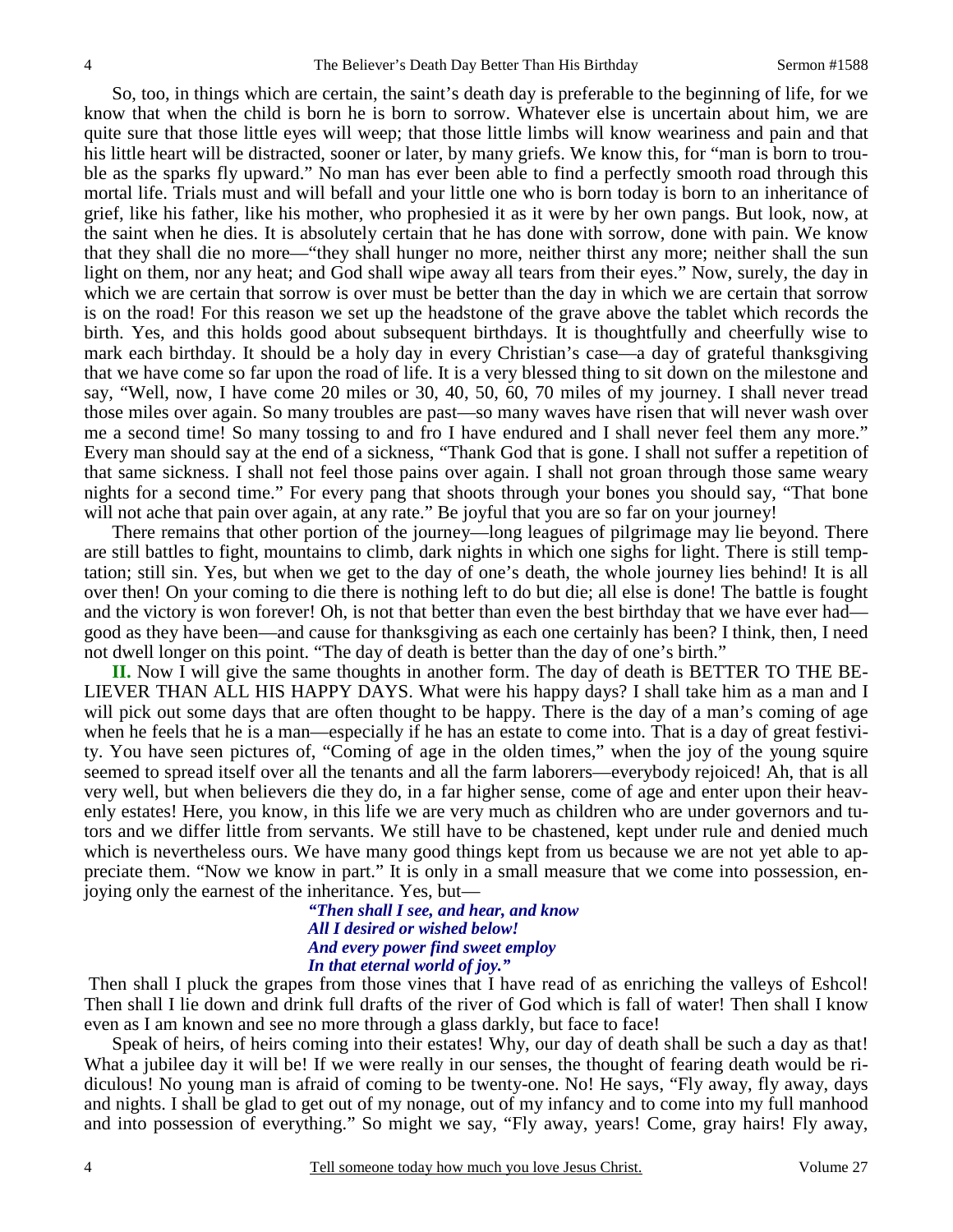years, and bring me into neither possession of things which eye has not seen, nor ear heard which God has prepared for them that love Him." Another very happy day with a man is the day of his marriage who does not rejoice, then? What cold heart is there which does not beat with joy on that day? But on the day of death we shall enter more fully into the joy of our Lord and into that blessed marriage union which is established between Him and ourselves. Then we shall enter into the guest chamber where the supper is to be spread and we shall wait a while with joy, the Bridegroom being with us, till the word shall be given and the trumpet note shall ring out—and then we shall sit down at the marriage supper of the Lamb, not to look at His guests, but to be *ourselves* part and parcel of that blessed bride, the Lamb's wife, in whom Christ finds all His heart's content.

 Oh, yes, we may long for our departure because it is to the saint, a marriage day in which he shall be "with Christ," which is far better and, as the bride longs for the wedding, so may the heart that is full of faith long for the time when we shall be forever with the Lord! There are days with men in business that are happy days because they are days of gain. They get some sudden windfall. They prosper in business, or, perhaps, there are long months of prosperity in which all goes well with them and God is giving them the desires of their heart. But, oh, beloved, there is no gain like the gain of our departure to the Father! The greatest of all gains is that which we shall know when we pass out of the world of trouble into the land of triumph. "To die is gain." As for prosperity, what worldly prosperity can be compared with the eternal years in which we shall dwell in infinite felicity above? To die is to enter upon days of peace, rest, joy, satisfaction and, therefore, the day of our death is better than our happiest days! There are days of honor, brethren, when a man is promoted in office, or receives applause from his fellow men. But what a day of honor that will be for you and me if we are carried by angels into Abraham's bosom! Our honorable escort will manifest how highly the Lord thinks of us. Oh, the honors that will be heaped upon the saints when they shall be recognized in glory as brothers and sisters of Christ, heirs of God, joint heirs with the Redeemer!

 Days of health are happy days, too. But what health can equal the perfect wholeness of a spirit in whom the Good Physician has displayed His utmost skill? Days of recovery from sickness are happy days, but, oh, to be totally recovered—to go where the inhabitant shall no more say, "I am sick." When Jehovah Rophi shall restore our whole spirit to perfection, then will a new gladness take possession of us. We enjoy very happy days of social friendship when hearts warm with hallowed communion—when one can sit awhile with a friend or rest in the midst of one's family. Yes, but no day of social enjoyment will match the day of death! Some of us expect to meet troops of blessed ones that have gone home long ago, whom we shall never forget. We have priceless friends over yonder and the bliss of reunion will be sweet. Some of you old people have more friends in heaven than you have on earth! You may forget all sorrow as to those you will leave in the joy of meeting those with whom you will be united again! What family greetings there will be! Mother has gone; father has gone; uncles and aunts that were in the Lord and brothers and sisters, too, are all gone before—and all these are waiting for us and we shall soon be in full fellowship with them! Best of all, He has gone before whom our hearts love and who is more to us than brother, sister and mother! Oh, the bliss of meeting with our risen Lord! Oh, the joy of meeting Him in all that are truly our own kin! The saints will meet around the throne of God, an unbroken family—not one of God's children will be absent! We shall have no brothers or sisters who will not be there. "Oh," you say, "I am afraid that we have some who are still unconverted and who will not be there." They will *not* be your brothers and sisters, then. Ties of merely natural kinship will come to an end only *spiritual* relationship will last and survive. We shall have none to mourn over! Our kindred will all be in glory. Those that were truly related to us in the bonds of everlasting life shall all be there. One might wish for it to come soon, for the joy of being forever with the people of God, sitting down with Abraham, Isaac and Jacob in the kingdom of heaven!

**III.** In the third place, going a step farther, the day of a believer's death is BETTER THAN HIS HOLY DAYS ON EARTH. I think that the best holy day I ever spent, (yes, I think I must put it as high as that), was the day of my conversion. There was a novelty and freshness about that first day which made it like the day in which a man first sees the light after having been long blind. My conversion day—shall I ever forget it?—When my heart began to beat with spiritual life and the lungs of my soul began to heave with prayer! And the hands of my soul were stretched out to grasp my Lord and the eyes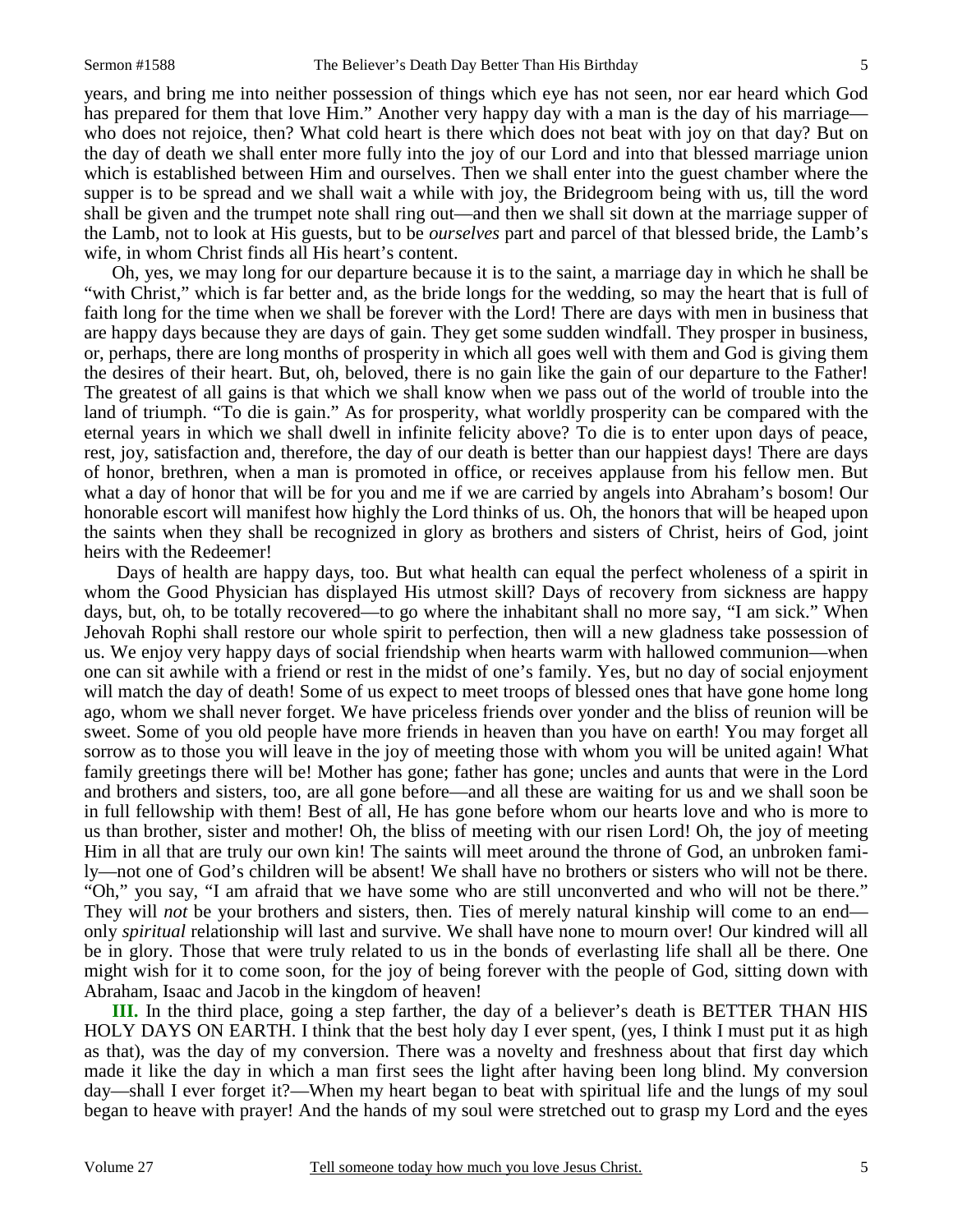of my soul beheld His beauty! Yes—that was a very blessed sight—but what will it be to see Him face to face? What will the first five minutes in heaven be?

 Surely those dawning moments will be forever remembered and spoken of by holy beings as they commune with one another concerning their delights! Oh, for a celestial visitor to tell us of his experience in the first five minutes in heaven! No, I think he had better not because we might be frightened by him and he would talk a language that we could not understand! He would say things which it were not lawful for a man to utter! Brother from the glory land, you may go back—it were better that we did not hear your story of the better country. We will think of it and begin expecting it. It will certainly be better to see the Lord in death than when we first of all saw Him here below. Since then we have known many blessed days—our Sabbaths, for instance. We can never give up the Lord's Day. Precious and dear unto my soul are those sweet rests of love—days that God has hedged about to make them His own that they may be ours. A young man said to me yesterday, when he came to join the church, "I often wish that all the week was made up of Sundays." I thought, "Yes, and so do I," only I could not always be preaching. I would want to come down and take a turn at *hearing,* although it is always precious to talk about God's Word. Oh, our blessed Sabbaths! Well, there is this about the day of one's death—we shall then enter upon an *eternal* Sabbath. We shall go—

### *"Where congregations never break up, And Sabbaths have no end."*

And the glory Sabbaths will be *real* Sabbaths, never disturbed or distracted. They will be blessed Sabbaths, shut out from sinners and from that filthy conversation which often vexes us even on the Sabbath. "There remains a rest for the people of God."—

### *"To that our laboring souls aspire With ardent pangs of strong desire."*

 Our communion days have been very holy days. It has been very sweet to sit at the Lord's Table and have fellowship with Jesus in the breaking of bread and the drinking of wine. But sweeter far will it be to commune with Him in the paradise above—and that we shall do on the day of our death! I might go on mentioning all our holy days, one after another, but whichever you should select as the season of your highest joy on earth, I should say of the best of them, "Yes, but the day of one's *death*, as ushering us into a higher and holier state, is better than any of those days." Those days have been good, I am not going to depreciate them, but to bless the Lord for every one of them. When we say that a second thing is, "better," it is supposed that the first thing has some goodness about it. Yes, and our holy days on earth have been good—fit rehearsals of the jubilee beyond the river!

 When you and I enter heaven, it will not be going from bad to good, but from good to better! The change will be remarkable, but it will not be so great a change as thoughtless persons would imagine. First, there will be no change of nature; the same nature which God gave us when we were regenerated—the spiritual nature—is that which will enjoy the heavenly state. We shall not carry with us our depraved nature—we do not want to do so, I am sure. Mr. Ready-to-Halt, in Bunyan's, "Pilgrim," performed His journey on crutches. But when he died he threw them away! He did not need to carry his crutches into the land of perfection—and we shall carry no sinful infirmities with us into paradise, nor, indeed, any infirmities at all! As to Mr. Feeblemind, he gave orders that his feeble mind should be buried in a dunghill—he did not want to import a trembling heart into the skies! But all that is good about us, all that is really ourselves as we have been begotten again in Christ Jesus—all will go to heaven without loss of any portion. I shall be the same man there that I am here—and I have not the slightest doubt that you will know me. At any rate, you will be bigger fools in heaven than you are here if you do not! Did I hear someone reply, "We shall not know you in the disembodied state, for here we only recognize you by your outward appearance"? I answer, many of you know me in another manner than after the flesh—you not only know me by my looks, but you know my spirit. If I could get out of my body and I could not use a voice, but yet could influence your spirits by my spirit, you would know my spirit! You know what spirit I am of. I will not try to describe myself, but you know me. I know you do! Nobody is exactly like me in some traits of character—each one stands alone. Nobody is exactly like you, dear friend, so that there will be peculiar points by which to distinguish man from man. We shall certainly know each other. Yes, and we shall be the same persons—and when our bodies rise, they will be the same bodies. "Every seed its own body"—changed and perfected, but still preserving its identity!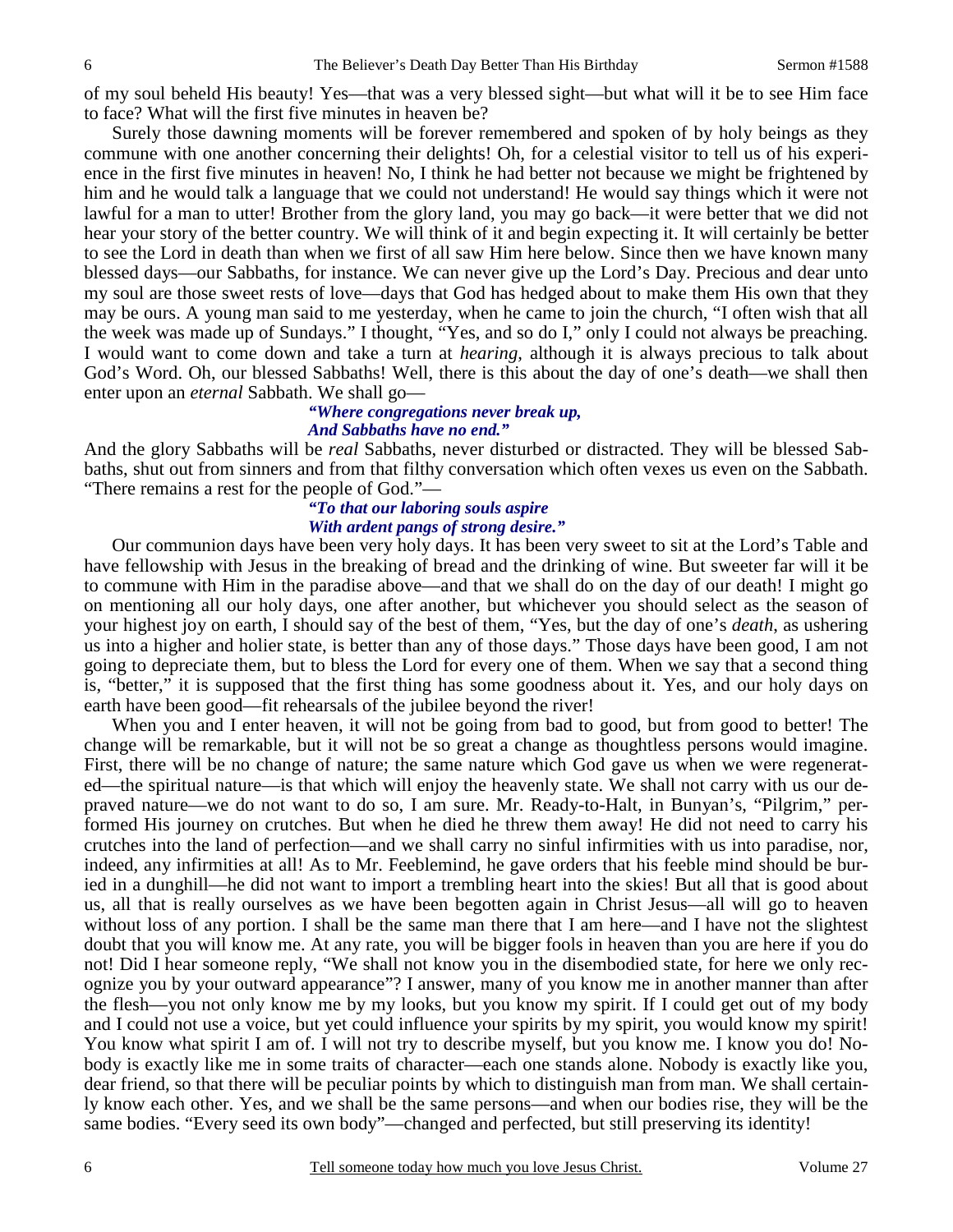On earth we have had good days because we have had a good nature given us by the Holy Spirit and we shall possess the same nature above—only more fully grown and purged from all that hinders it. We shall follow the same employments above as we have followed here. "Oh dear," says one, "I hope not! I do not want to work hard, there, as I have had to do here." No, perhaps not, but I mean the employments of our spirits will be similar to what they have been while we have been in the world. What are the employments of our spirits here? Why, one of the sweetest of them is to sing the Lord's praises. We shall spend eternity in adoring the Most High. To draw near to God in communion—that is one of our most blessed employments! We shall do it there and take our fill of it. Nor is this all, for we shall serve God in glory. I do not know what God will want us to do in heaven; I have never been there to see. But I am sure that He will make use of us. Does He not say, "They shall see His face and His servants shall serve Him"? Oh, yes, He has something for me to do up there and for you, too. You active-spirited ones, you shall find an intense delight in continuing to do the same things as to spirit as you do here, namely adoring and magnifying and spreading abroad the saving name of Jesus in whatever place you may be. We shall certainly possess the same enjoyments of our richest enjoyments as saints are found in fellowship with Christ and with one another—and we shall have these above. We shall live upon Christ! We shall rejoice in God, there, as we do here! And there is one thing I like to think of—we shall have the same company. I was visiting a poor old woman who was near to death and she said to me, "One thing makes me feel quite safe about where I am going. I believe that I shall go to my own company and for the last 60 years I have never had any company but the Lord's people. And if a stranger has come in here and begun to talk about worldly things in a carnal way, I have wished him gone. I said to myself, 'The Lord won't take me away from my own people. Surely He will let me go where they go and if I go where those people go, that I love, I know that I shall be happy."

 So, dying believer, you will not change company—only the company will be all improved and you will be improved as much as any of them! It will be the same company and this makes it look so much like going home. The day of our death has nothing so very strange and mysterious about it as to make us fear it. You and I ought to live like people, who, when they hear a knock at the door, do not go into fits at the startling sound. Some people are terribly alarmed at a knock or a ring because they have not paid their rent and they are afraid that somebody is after them for money. You and I have paid our debts, or rather they have been all paid for us. The Lord Jesus Christ has set us free—and when death comes and knocks at our door—all that we shall have to do will be to answer the summons and go with God's messenger at once. Our friends will say, "He is gone." And if we have lived so that we have had a good name, that is better than precious ointment! They will *know* where we have gone and if they lament on *that* account they will be very foolish, for they ought rather to say, "Thank God that our friend has entered into his joy and rest!" There was a dear mother, a woman of great faith, who loved her daughter very much, but she loved her Lord more. And when her dear daughter was dying, she kissed her and said to her, "My dear girl, you will be in heaven within a few hours and I congratulate you. The thought of your joy fills me with joy concerning you and I cannot weep. I congratulate you and wish I was going with you." Let us think of death after that holy manner.

**IV.** I have not time to finish my sermon. At least, I have time to finish it, but not to continue it as long as I would like. I was going to say, in the fourth place, that the day of a saint's death is BETTER THAN THE WHOLE OF HIS DAYS PUT TOGETHER because his days here are days of dying. The moment we begin to live we commence to die—

#### *"Every beating pulse we count Leaves but the number less."*

Death is the end of dying! On the day of the believer's death, dying is forever done with! The saints who are with God shall never die again. Life is wrestling, struggling—but death is the end of conflict—it is rest victory. Life is full of sinning. Blessed be God, death is the end of that—no transgression or iniquity shall follow us into heaven. Life is longing, sighing, crying, pining, desiring. Heaven is enjoying, possessing, and delighting one's self in God. This life is failure, disappointment, regret. Such emotions are all over when the day of death comes, for glory dawns upon us with its satisfaction and intense contentment! The day of our death will be the day of our cure! There are some diseases which, in all probability, some of us never quite get rid of till the last Physician comes and He will settle the matter. One gentle touch of His hand and we shall be cured forever! All infirmities, as well as sicknesses, will vanish in